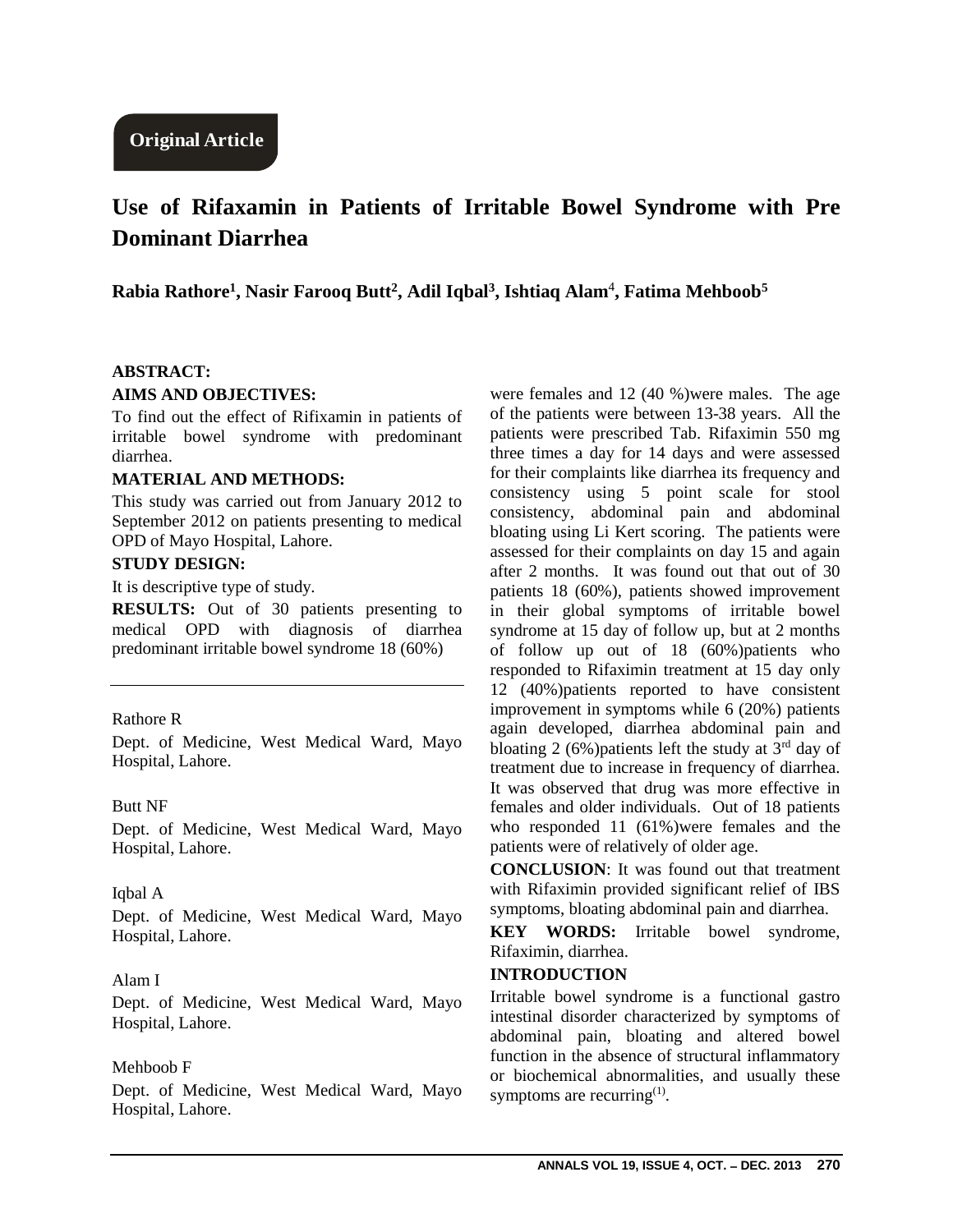The etiology of irritable bowel syndrome is still under study. Some suggests that it is due to the abnormal motility of gastrointestinal tract in response to various stimuli which may include stress, some types of meals, certain chemicals and distension of G.I. tract<sup>(2)</sup>, some consider the cause of IBS to be the visceral hyper sensitivity. Many experts argue about the break down in the interaction between GI tract and the brain.

One of the pathogenesis of IBS is considered to be the alterations in the intestinal microbiota<sup>(3)</sup>, so treatment with antibiotics is considered to be the treatment of  $IBS<sup>(4)</sup>$ 

Rifaximin is non systemic oral broad spectrum antibiotic which has its effects on the gut with minimal or no bacterial resistance $(5)$ 

Keeping in view that alteration in intestinal microflora can cause irritable bowel syndrome which can be treated with oral antibiotics we carried out a study with Rifaximin and its effects on patients of irritable bowel syndrome with predominant diarrhea.

## **PATIENTS AND METHODS**

**Study design**: It is a descriptive type of study

**Sample size:** 30 consecutive patients presenting to medical OPD out of which 18

were female and 12 were males.

**Setting:** This study was carried out from January 2012 to December 2012

on patients presenting to medical OPD of Mayo Hospital, Lahore.

## **INCLUSION CRITERIA:**

- 1. Patients of either sex.
- 2. Patient of age 13 or above
- 3. Patients fulfilling the Rome II diagnostic criteria for IBS.
- 4. Eligible patients rated the average daily amount of abdominal pain and bloating as a score of 2 or greater on a linkert scoring system which is as below
- $0 =$  Indicating not at all
- $1 =$  Hardly
- $2 =$  Somewhat
- $3 =$  Moderate
- $4 = A$  good deal
- $5 = A$  great deal
- $6 = A$  very great deal.
- 5. Average daily consistency of stools as measured on 5 point scale for stool consistency which is as below:
- $1 = V$ ery hard
- $2 =$  Hard
- 3 = Formed
- $4 = \text{Loose}$
- $5 =$  Watery.

## **EXCLUSION CRITERIA**

- 1. Constipation predominant IBS.
- 2. History of inflammatory bowel disease.
- 3. Diabetes Mellitus.
- 4. Hyper thyroidism.
- 5. Human immuno deficiency virus infection.
- 6. Chronic renal failure.
- 7. Chronic liver disease.
- 8. Patient taking drugs like warfarin, anti psychotics, anti spasmodic, anti diarrheal, probiotics and anti narcotics.
- 9. Or any antibiotic in previous 14 days.
- 10. Colonic malignancy.

## **RESULTS:**

Out of 30 patients presenting to medical OPD with diagnosis of diarrhea predominant irritable bowel syndrome 18 (60%) were females and 12 (40%) were males. The age of patients were between 13- 38 years. All the patients were prescribed tablet Rifaximin 550 mg three times a day for 14 days and were assessed for their complaints i.e. frequency and consistency of stools using 5 point scale for stool consistency, abdominal pain and abdominal bloating using likert scoring. The patients were assessed on day 15 and again after 2 months.

It was found out that out of 30 patients 18 (60%) patients showed improvement in their global symptoms of IBS at  $15<sup>th</sup>$  day of follow up but at 2 months of follow up out of 18 (60%) patients who responded to initial improvement at 15 day only 12 (40%) patients reported to have persistent improvement in their symptoms while 6 (20%) patients again developed diarrhea, abdominal pain and bloating,  $2(6%)$  patients left the study on  $3<sup>rd</sup>$ day of treatment due to increase in the frequency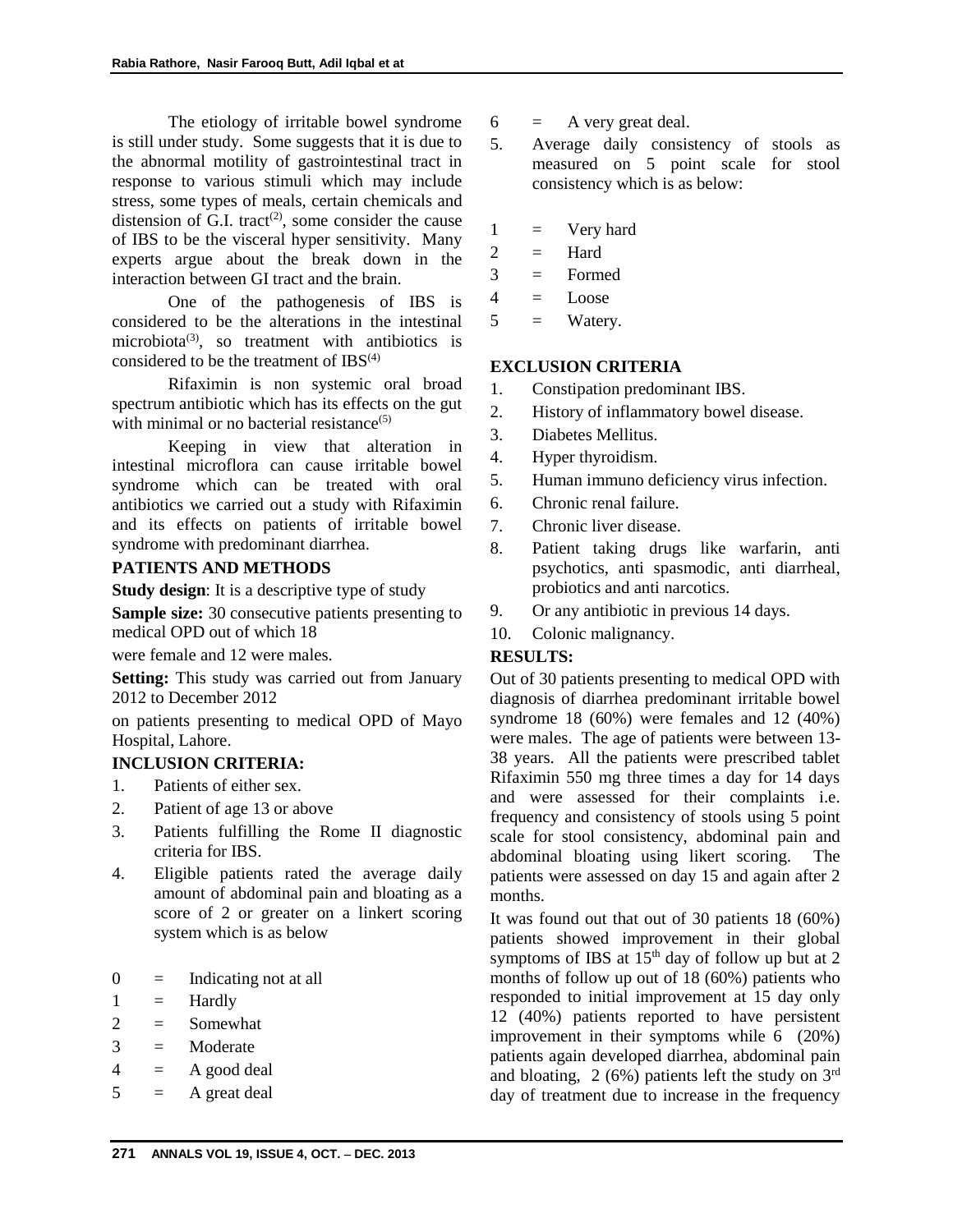of diarrhea. It was found out that Rifaximin was more effective in females and older individuals rather than in males and younger individuals. Out of 18 patients responded 11 (61%) were females and 7 (39%) were males and were relatively elderly with average age of response seen around 28-32 years of age.

## **DISCUSSION**

Irritable bowel syndrome is a chronic gastrointestinal condition of unknown etiology and is characterized by the presence of abdominal pain and altered bowel function in the absence of clinical alarm signs such as anemia or significant weight  $loss_{(6)}$ . Patients present with diarrhea, constipation or diarrhea alternating with constipation.

The pathogenesis of this is not clear various mechanisms have been reported involving visceral hypersensitivity, GI tract distension and microbial overgrowth which is tested significantly by lactulose hydrogen breath test $(7)$ . The reported prevalence of the positive lactulose hydrogen breath test ranges from 14 % to 78 %  $(8)$ . Keeping this pathogenesis under view we conducted a study at Mayo Hospital where we considered the effect of antibiotic i.e. Rifaximin on the micro organisms causing symptoms of irritable bowel syndrome. Rifaximin is a semi synthetic derivative of Rifamycin which contains an additional benzimidazole ring that prevents Rifaxamin from being absorbed systemically (9). It has activity against gram positive and gram negative aerobic and anaerobic organisms<sup>(10)</sup>. It works by inhibiting bacterial protein synthesis by binding to the B-sub unit of the bacterial DNA dependent RNA polymerase thus inhibiting - the initiation of chain formation in RNA synthesis. Rifamycin also apparently modify bacterial pathogenecity and in sub therapeutic concentrations may alter attachment and tissue toxicity $(11)$ . What ever the final pathway the positive effect of Rifaximin suggests that Rifaximin is affecting an underlying cause of irritable bowel syndrome that is linked to alteration in the intestinal microbiota<sup> $(12)$ </sup>. Studies done by the Ford  $AC^{(13)}$  and Posserud  $^{(14)}$  I also showed bacterial over growth in patients with irritable bowel syndrome.

In majority of cases suffering from irritable bowel syndrome have periods during their lifes in which the symptoms wax and wanes. Chey added that currently available treatments such as fiber supplements or dietary changes do not provide a satisfactory relief for a significant number of patients as soon as the treatment stops symptoms tends to recur but when given Rifaximin leads to improvement of symptoms for a longer duration especially those having diarrhea predominant irritable bowel syndrome, as shown in our study, that out of 30 patients 18 responded to treatment with Rifaximin i.e. showed improvement in their abdominal pain, bloating and diarrhea and 12 patients showed sustained improvement even at 2 months after stopping the treatment. Study done by Pimentel (15) reported normalization of breath test that results after oral administration of Rifixamin. Similarly studies done by Schey  $R^{(16)}$ , and Palsson also showed improvement in symptoms of irritable bowel syndrome after taking Rifaximin for 14 days.

Our study showed that improvement of symptoms of irritable bowel syndrome with Rifaximin was more evident in females as compared to males, this was also shown by studies done by Hertig<sup>(18)</sup> VL and Trinkley KE<sup> $(19)$ </sup>

One of the results which is shown in our study as well as that seen in study done by  $Fumi^{(20)}$ et al was that the effect of Rifaximin was seen more in older individuals rather than younger ones.

## **CONCLUSION:**

Irritable Bowel Syndrome can be extremely unpleasant, it does not cause any serious complication however can cause absteenism from work, serious fatigue and makes the life of patient misery but this state can be overcome with the simple use of antibiotic i.e. Rifaximin which improves the quality of life by improving the symptoms of irritable bowel syndrome in patient who have predominant diarrhea.

## **REFERENCES**

- 1. Longstreth GF, Thompson WG, Chey WD et al. Functional bowel disorders. Gastroenterology 2006; 130:1480-91.
- 2. Brandt LJ, Chey WD, Foxx Orenstein AE et al. An evidence based position statement on the management of irritable bowel syndrome. Am J Gastroenterol 2009; 104: S1-35.